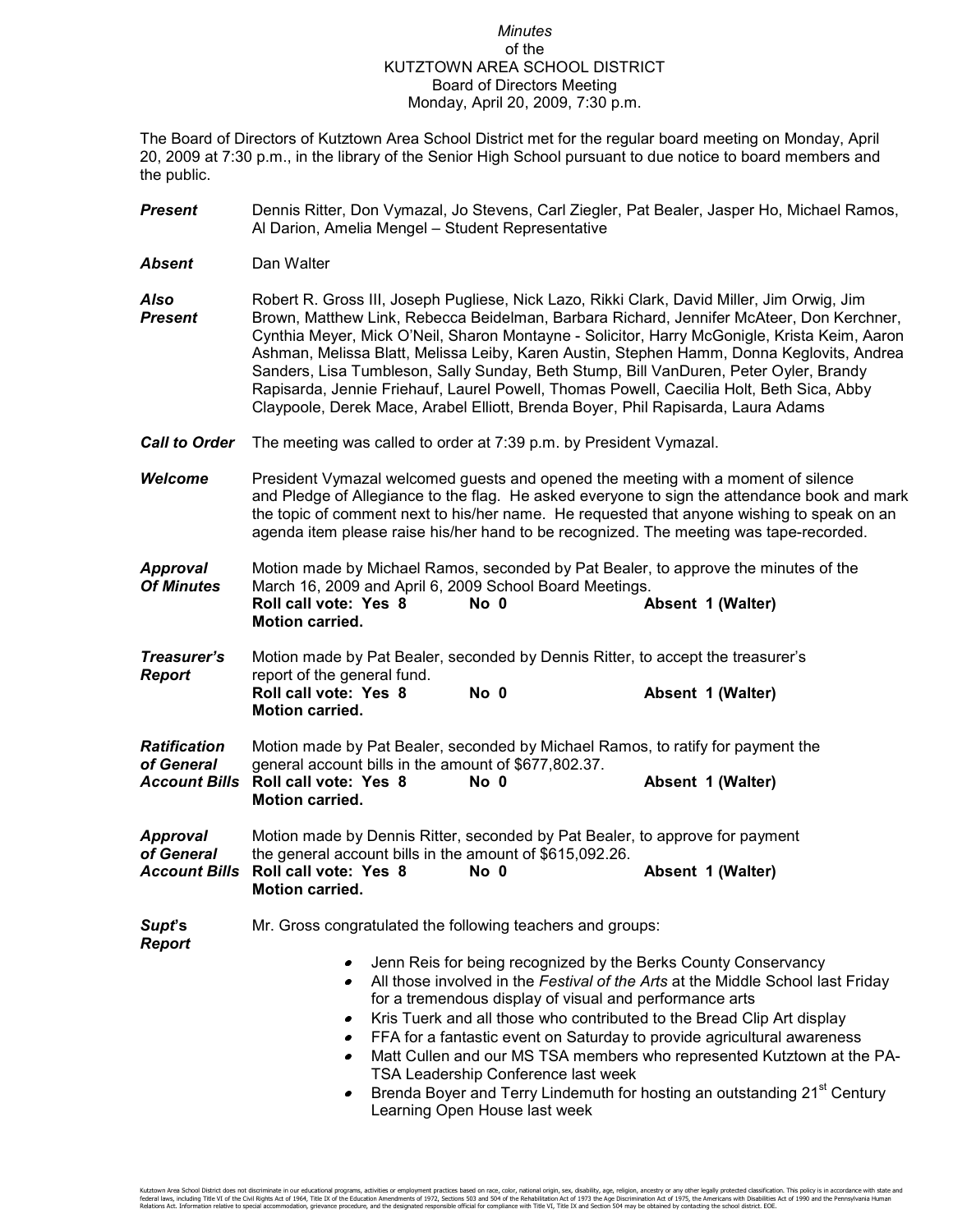KASD Board of Directors Meeting Minutes April 20, 2009 Page 2 of 3

> Mick O'Neil presented the Board with the Berks County Interscholastic Athletic Association Sportsmanship Award for the second year in a row. Kutztown is only the second school to receive this award for two consecutive years since the award was established in 1991.

Cindy Meyer and Peter Oyler from Apple Inc. presented the Board with the Apple Distinguished School Award for the second consecutive year. This is a national award that recognizes exemplar schools that demonstrate 21<sup>st</sup> century learning. Kutztown is one in seven schools who received this award in the northeast United States, and one of thirty-three in the country.

**Committee EIT** No report.

*Reports Pat Bealer* 

**BCTC** Pastor Ritter announced they discussed starting a program for adult *Dennis Ritter* students to upgrade their technology knowledge and training.

**ECC** Ms. Stevens reported the committee discussed an athletic training services *Jo Stevens* agreement which is on tonight's agenda for approval.

**BCIU** Mr. Ziegler reported Dr. George confirmed they have successfully *Carl Ziegler* completed the reorganization within the IU.

**PSBA** Mrs. Bealer reported they elected Don Raifsnider as the new regional director *Pat Bealer* for Region 8. **for Region 8.** 

Policy & No report. **Curriculum**

- **Personnel** Motion made by Pat Bealer, seconded by Jo Stevens, to approve the following personnel items:
	- 1. The resignation, with regret, of Betty L. Imboden, gifted support teacher at the Middle School, effective August 7, 2009.
	- 2. The approval of the following High School Summer School teachers, effective June 22 through July 24 for 60 hours at the current curriculum rate (previously approved through July 21 for 60 hours):

| Mathematics | Jesse W. Whitehouse |
|-------------|---------------------|
| Science     | Kourtney A. Buck    |

3. The approval of the following Elementary Summer Reading/Mathematics Program staff coordinators and stipends for 2009:

| Donna A. Keglovits | \$250.00 |
|--------------------|----------|
| Karen H. Austin    | \$250.00 |

4. The approval of the following substitute teachers for 2008-2009, effective April 21, 2009 at the approved substitute teacher rate of \$100 per day for days 1-20 and \$110 per day for days 21-45:

Diane K. Rarick Sean R. Simonds

- 5. The approval of Christine T.J. Kyle as a substitute secretary, effective April 21, 2009 at the approved substitute secretary hourly rate of \$9.40.
- 6. The dismissal of Bryce R. Slattery as assistant girls soccer coach at the Middle School, effective April 20, 2009.
- 7. The approval of the following volunteer spring coaches for 2008-2009, effective April 21, 2009:

| Eric M. Domzalski  |
|--------------------|
| Caleb R. Wendling  |
| Tim E. Snyder      |
| Derek W. Schroeder |
| Richard J. Mucelli |
|                    |

8. The approval of a family medical leave for employee #562 commencing on April 14, 2009, or the expiration of approved, applicable sick and personal leave, through December 21, 2009.

| Roll call vote: Yes 8  | No 0 | <b>Absent 1 (Walter)</b> |
|------------------------|------|--------------------------|
| <b>Motion carried.</b> |      |                          |

 *All Personnel were Approved Pending the District's Receipt of All Mandated Credentials*